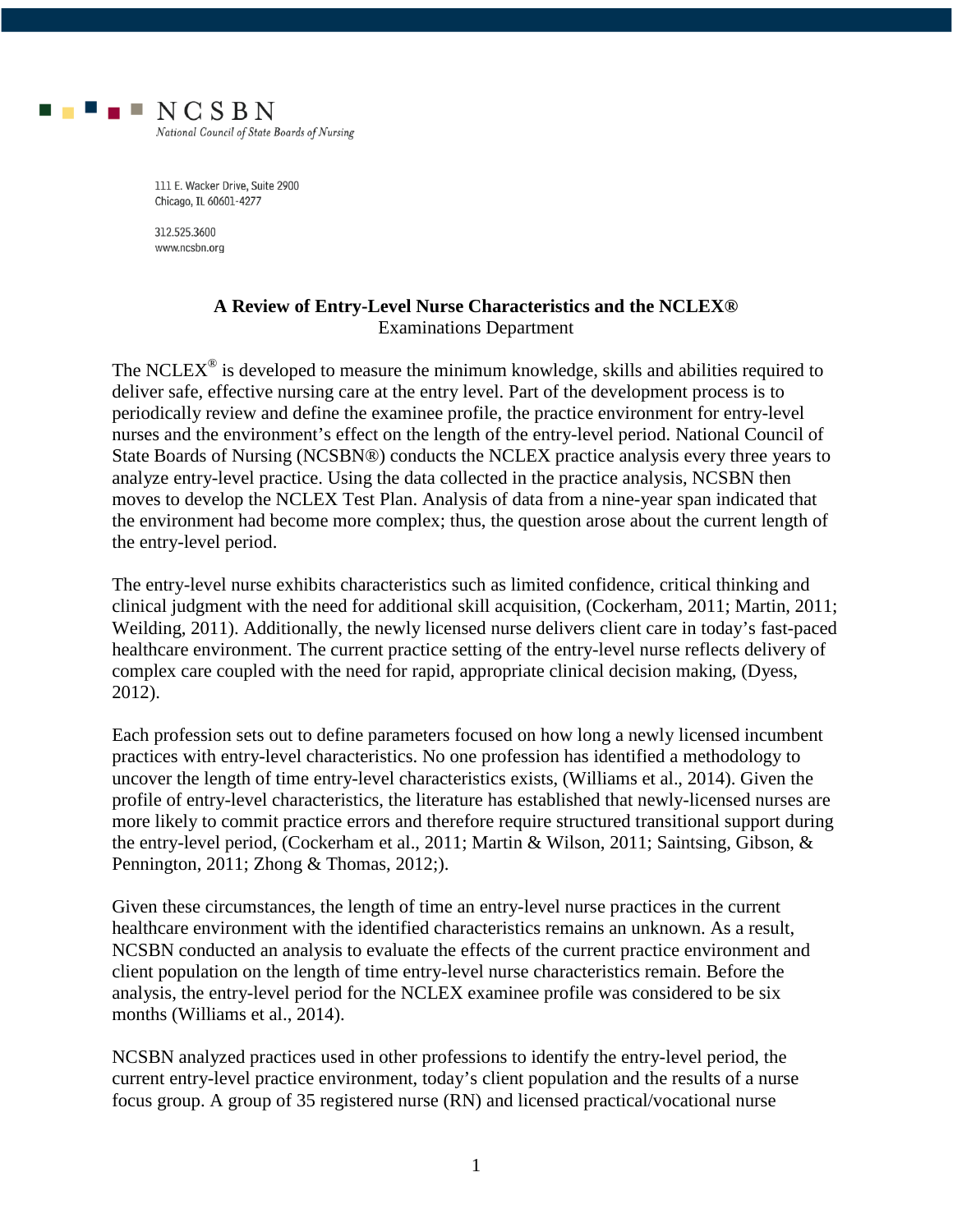(LPN/VN) volunteers experienced with entry-level RN or LPN/VN practice were divided into four groups. Each group participated in a facilitated discussion surrounding entry-level nurse practice, the practice environment and the current client population. After 15 minutes, the participants were asked to respond to the question of *how long must a newly licensed nurse practice before entry-level characteristics begin to dissipate*? Each nurse wrote the response on paper; individual responses were not revealed to the group. The RN panel responses ranged from 6 weeks to 24 months with a mean of 12.19 months and a standard deviation of 6.43. The LPN panel responses ranged from 6 -24 months with a mean of 13.40 months and a standard deviation of 6.88.

As a result of the findings, the NCSBN Board of Directors (BOD) has approved a revised definition of the entry-level nurse in the NCLEX environment. With the start of the next NCLEX practice analysis cycle and subsequent NCLEX test plan development and item generation, the NCLEX entry-level nurse will be defined as a nurse having no more than 12 months of experience. The revised definition may result in an amended list of entry-level nursing activities. If new entry-level nursing activities are discovered and applicable, they will appear on the NCLEX represented by examination items across varying difficulty strata. Uncovering a vastly different list of activities is unlikely, but a few additional activities may be discovered, (Williams et al., 2014).